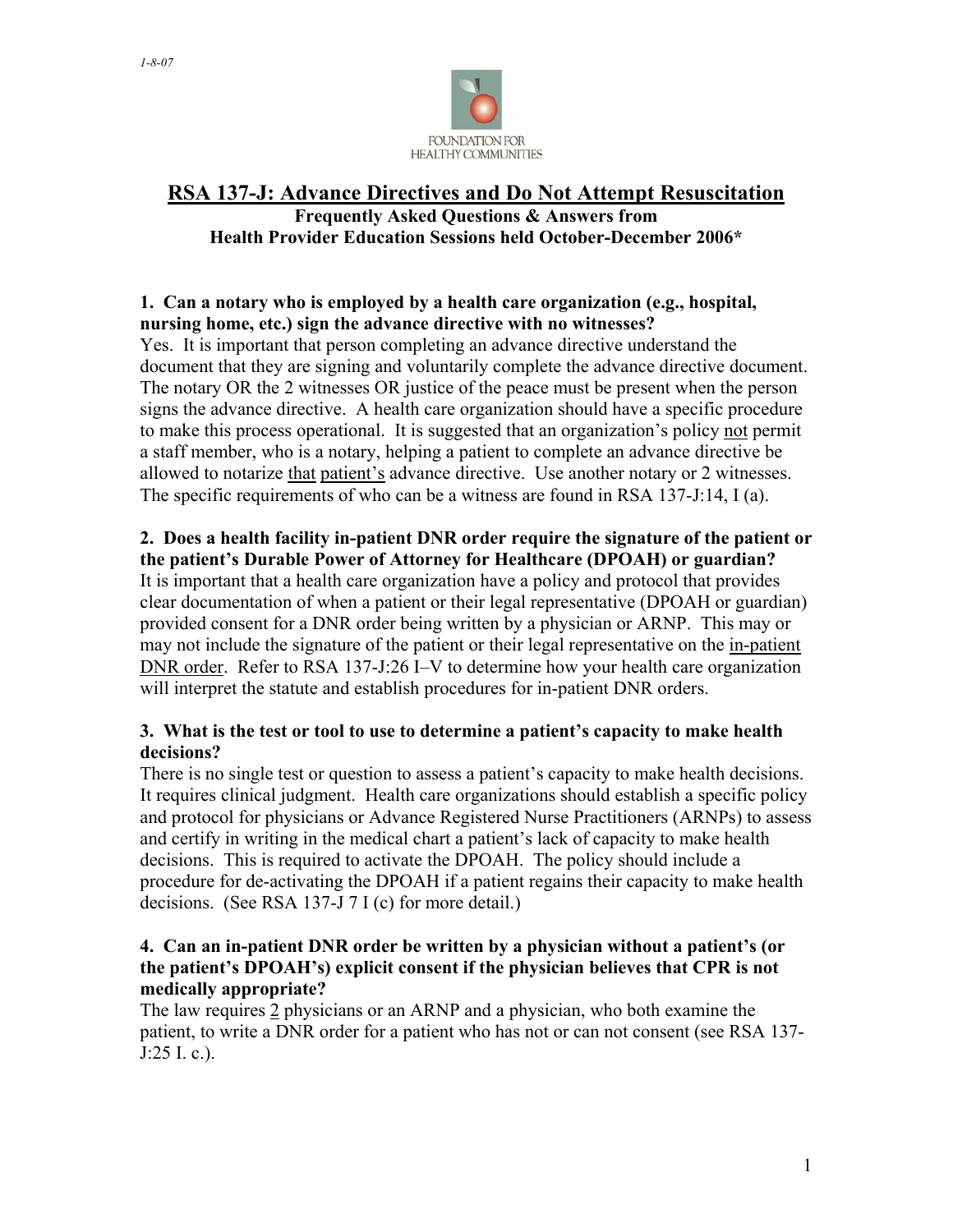### **5. What if a person is not able to sign their Advance Directive?**

It may be signed by another person in the principle's presence and at the principle's express direction. (See RSA 137-J:14 II.)

# **6. Can a person request pain control or comfort measures in their Advance Directive or Portable-DNR?**

Yes

#### **7. Should a health care organization still seek guardianship for a patient who has authorized their DPOAH to make decisions even against their objections?**

If the patient persists in objecting to treatment that is recommended by the physician and agreed to by their DPOAH then it is advisable to seek guardianship for a more permanent determination regarding competency and decision-making authority.

#### **8. Can a person who has authorized their DPOAH to make treatment decisions against their objection change their mind about the person who they had selected as their DPOAH thereby revoking their advance directive?**  Yes

### **9. Must the person's Advance Directive give permission to the DPOAH to consent to a DNR for that health care agent to agree to it with the physician or ARNP?**

Yes, the person's advance directive must give the DPOAH permission to not start or to discontinue life sustaining treatment in order for the DPOAH to consent to the DNR (see RSA 137-J:26 III.). The person may also wish to write that they want "DNR" or "no CPR" in their advance directive (see 137-J25 I. b.).

### **10. Can a mentally ill person provide the DPOAH with the authority to override their wishes?**

A person must be able to understand what they are doing when completing an advance directive. The 2 witnesses or notary (or justice of the peace) who signs the advance directive document are indicating, by their signature, that the person understands the advance directive and is voluntarily completing it. Anyone who questions the mental competency of the person who completed the advance directive may pursue action in the Probate Court.

#### **11. Can a person select more than one individual to be named as their primary agent for DPOAH?**

Yes, but the person must specify in writing in the advance directive a decision-making process for the group of individuals they select or the health provider will recognize the first individual identified as the primary DPOAH. (See RSA 137-J:18)

#### **12. Are contract employees considered a health provider employee under the witness requirements?**

Yes, if the contracted employee is working under the supervision of the health care organization then only one should be used to witness the advanced directive and the other person should be independent of the health care organization.